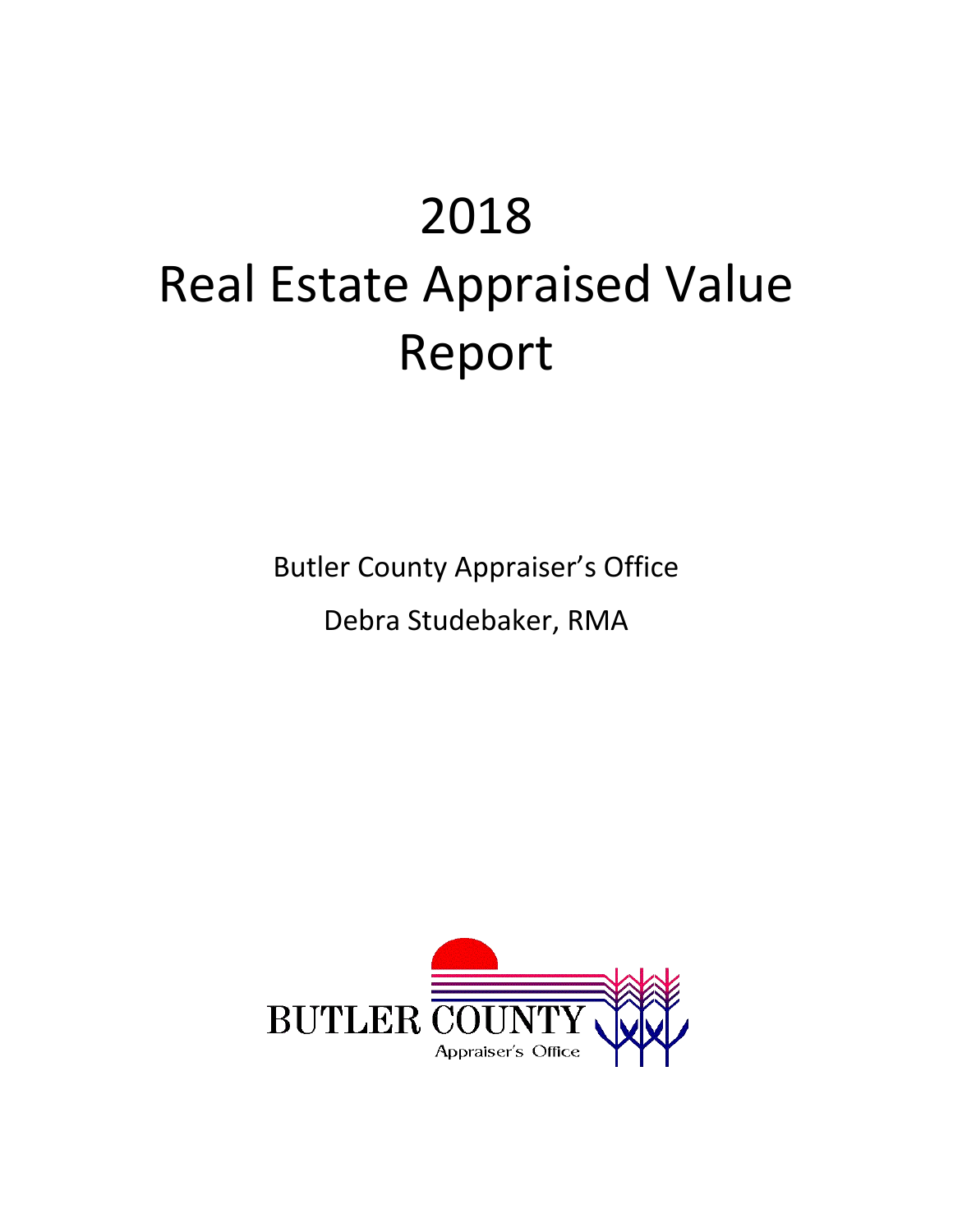## Residential

| <b>Total Number of Parcels:</b>                                 | 20,436 |     |
|-----------------------------------------------------------------|--------|-----|
| Parcels with Value Increase:<br>The median increase is 3.9%     | 17,519 | 86% |
| Parcels with No Change of Value:                                | 548    | 3%  |
| Parcels with Decrease of Value:<br>The median decrease is -2.8% | 2,369  | 11% |

*The overall median value change, including no change, is 3.4%. Of the parcels with increases, 67% will have a 5.00% value increase or less.*

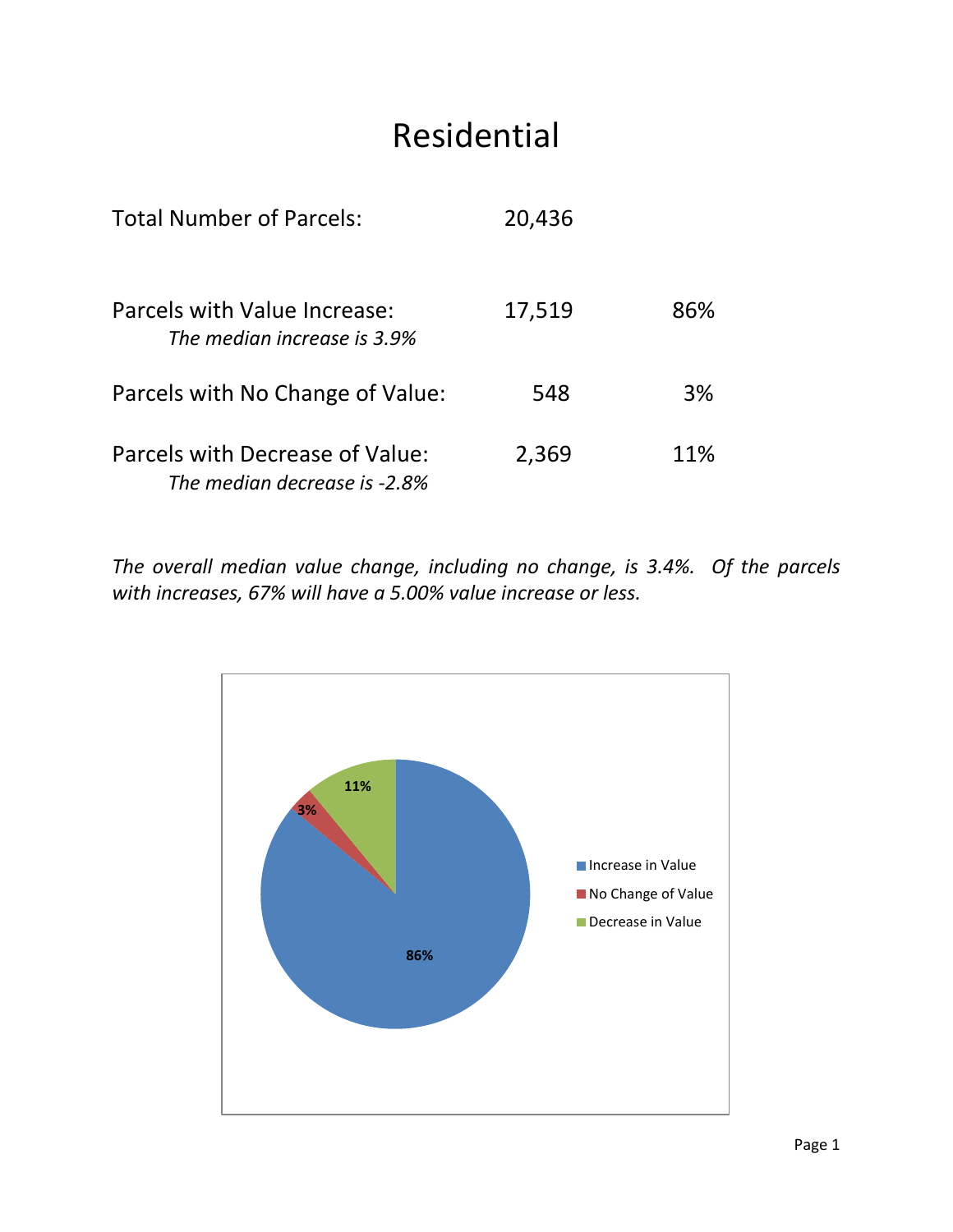## Commercial & Industrial

| <b>Total Number of Parcels:</b>                                 | 1,352 |     |
|-----------------------------------------------------------------|-------|-----|
| Parcels with Value Increase:<br>The median increase is 3.0%     | 922   | 68% |
| Parcels with No Change of Value:                                | 155   | 12% |
| Parcels with Decrease of Value:<br>The median decrease is -1.5% | 275   | 20% |

*The overall median value change, including no change, is 1.8%. Of the parcels with increases, 73% will have a 5.00% value increase or less.*

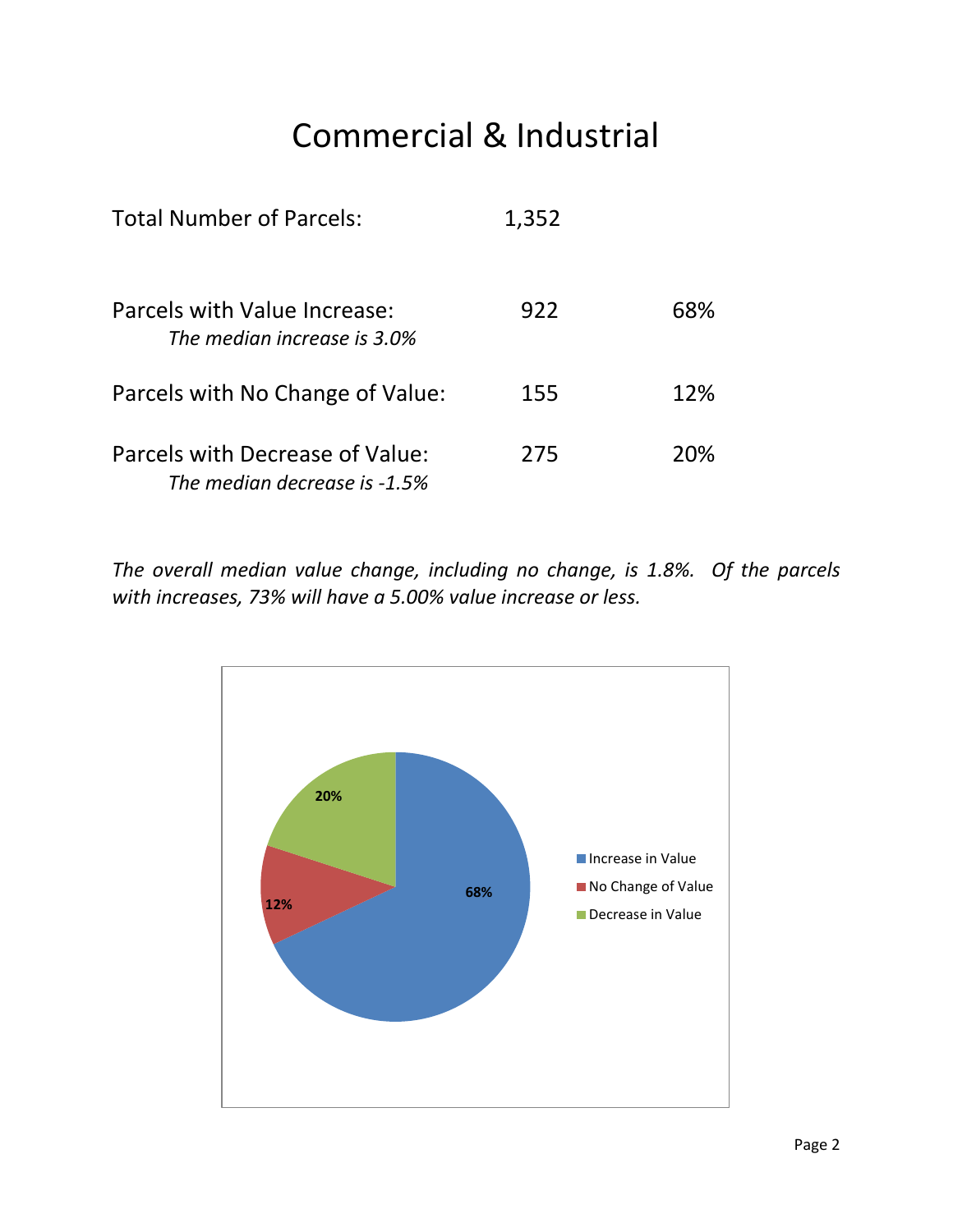#### Farm Home Sites

| <b>Total Number of Parcels:</b>                                 | 3,092 |     |
|-----------------------------------------------------------------|-------|-----|
| Parcels with Value Increase:<br>The median increase is 3.7%     | 2,832 | 92% |
| Parcels with No Change of Value:                                | 3     | 0%  |
| Parcels with Decrease of Value:<br>The median decrease is -1.7% | 257   | 8%  |

*The overall median value change, including no change, is 3.5%. Of the parcels with increases, 69% will have a 5.00% value increase or less. Farm home site properties are those that have both residential and agriculture classes.*

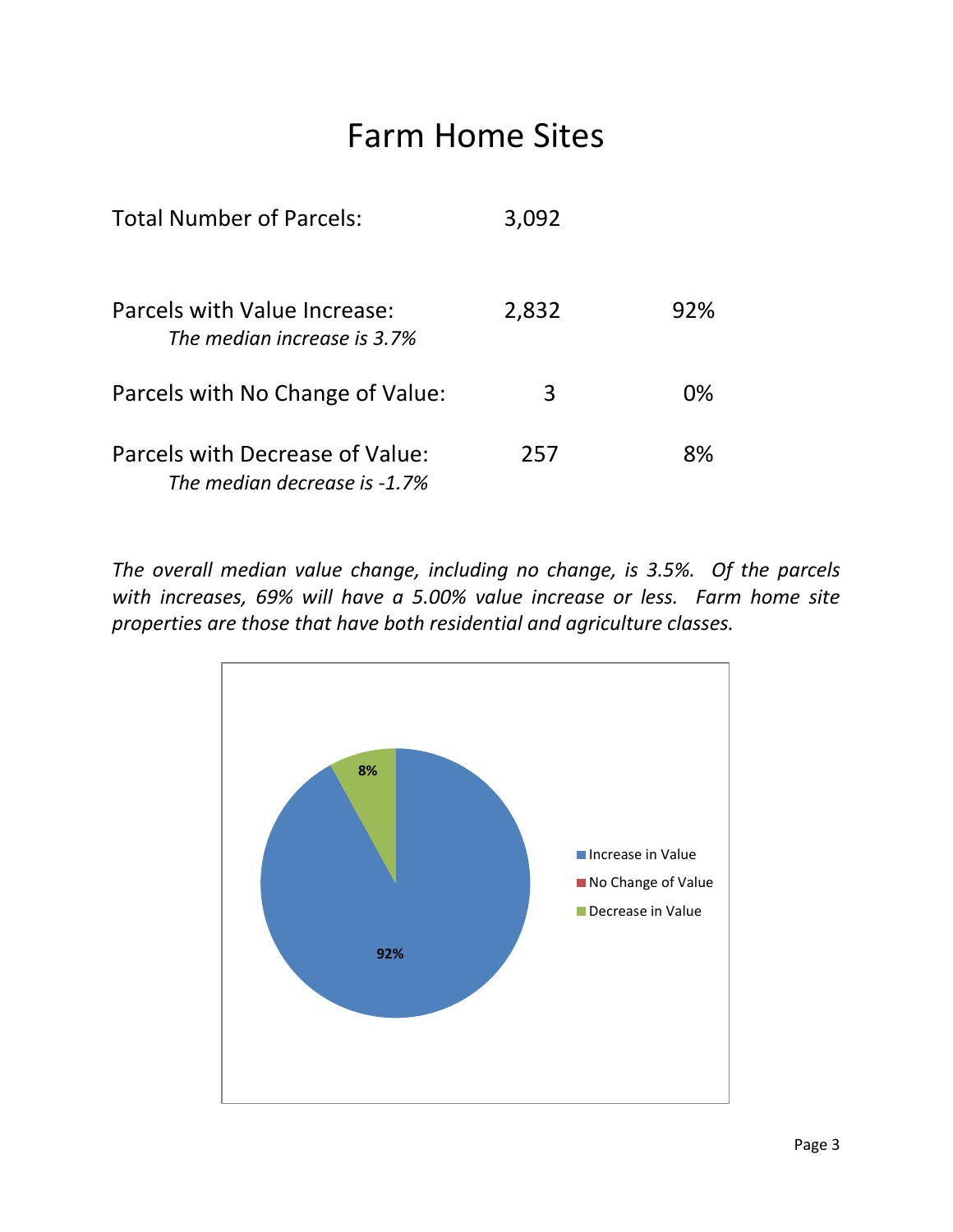## Agriculture Land and Improvements

| <b>Total Number of Parcels:</b>  | 4,972 |     |
|----------------------------------|-------|-----|
| Parcels with Value Increase:     | 4,648 | 93% |
| Parcels with No Change of Value: | 241   | 5%  |
| Parcels with Decrease of Value:  | 83    | ን%  |

*Agriculture land values are established by the Division of Property Valuation, Kansas Department of Revenue. The majority of the agriculture use values increased. Grassland, including native and tame, median increase is 13.11%. The dry crop median increase is 9.39% and the irrigated crop median increase is 12.8%.*

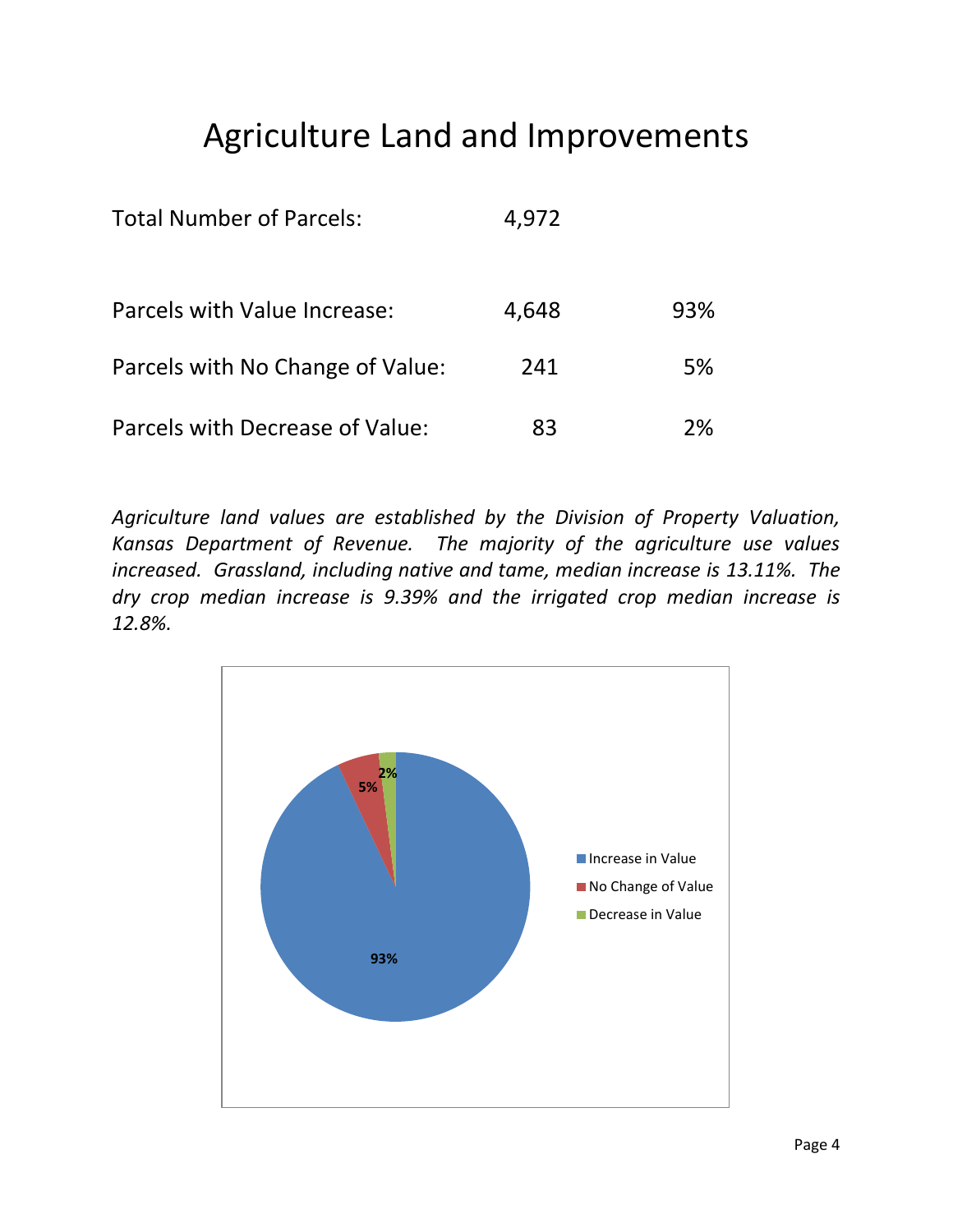#### Vacant Land

| <b>Total Number of Parcels:</b>  | 2,327 |     |
|----------------------------------|-------|-----|
| Parcels with Value Increase:     | 677   | 29% |
| Parcels with No Change of Value: | 1,475 | 63% |
| Parcels with Decrease of Value:  | 175   | 8%  |

*The overall median value change is 0.0%. Vacant land values are established using sales between 2012 and 2017.*

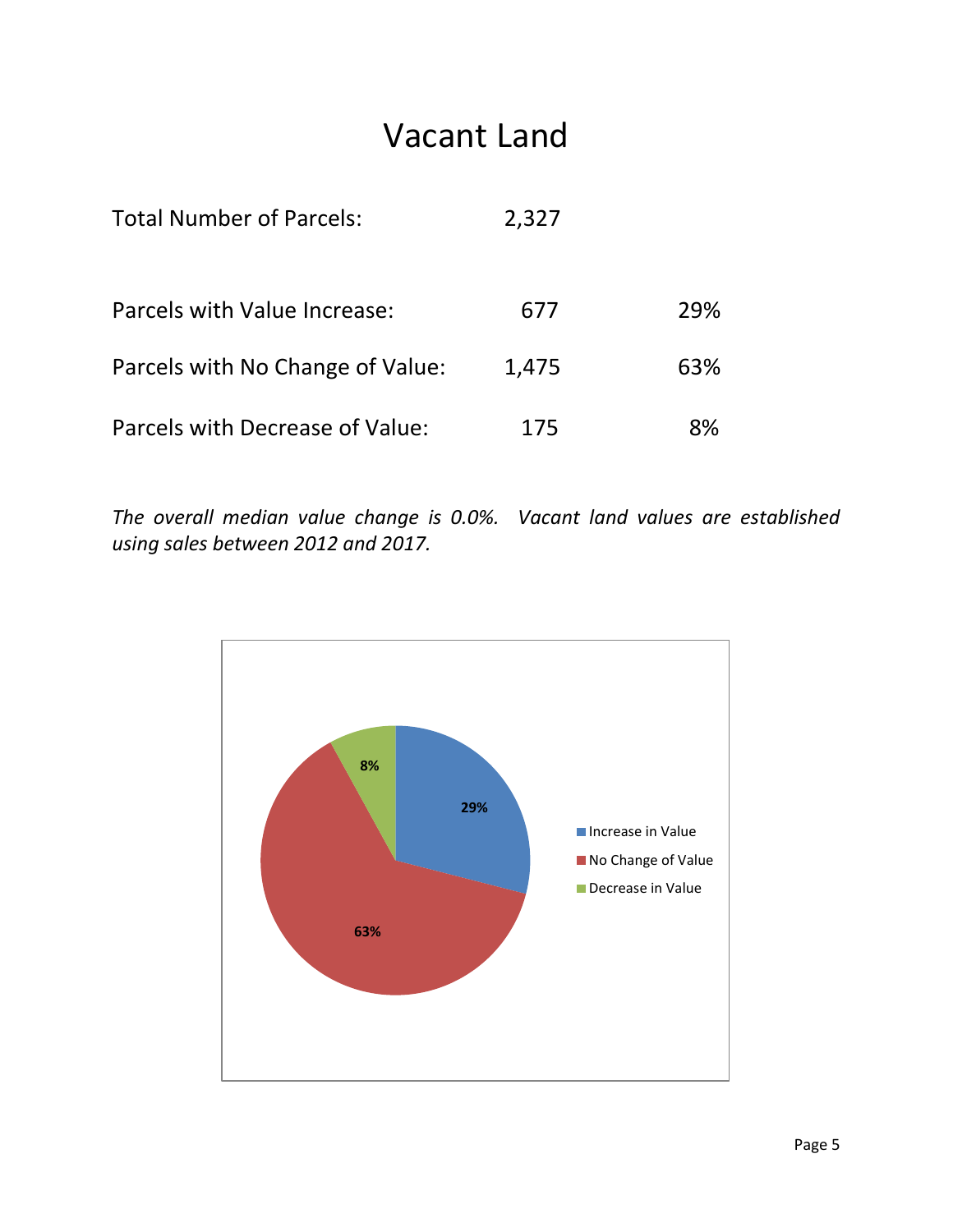## All Property Types

| <b>Total Number of Parcels:</b>                                         | 33,285 |     |
|-------------------------------------------------------------------------|--------|-----|
| Includes Exempt, Not for Profit, Other and Utility Parcels              |        |     |
| Parcels with Value Increase:                                            | 27,125 | 81% |
| The median increase is 4.6% (Includes agriculture and new construction) |        |     |
| Parcels with No Change of Value:                                        | 2,822  | 9%  |
| Parcels with Decrease of Value:<br>The median decrease is -2.8%         | 3,338  | 10% |

*The overall median value change, including no change, is 3.7%. Of the parcels with increases, 54% will have a 5.00% value increase or less.*

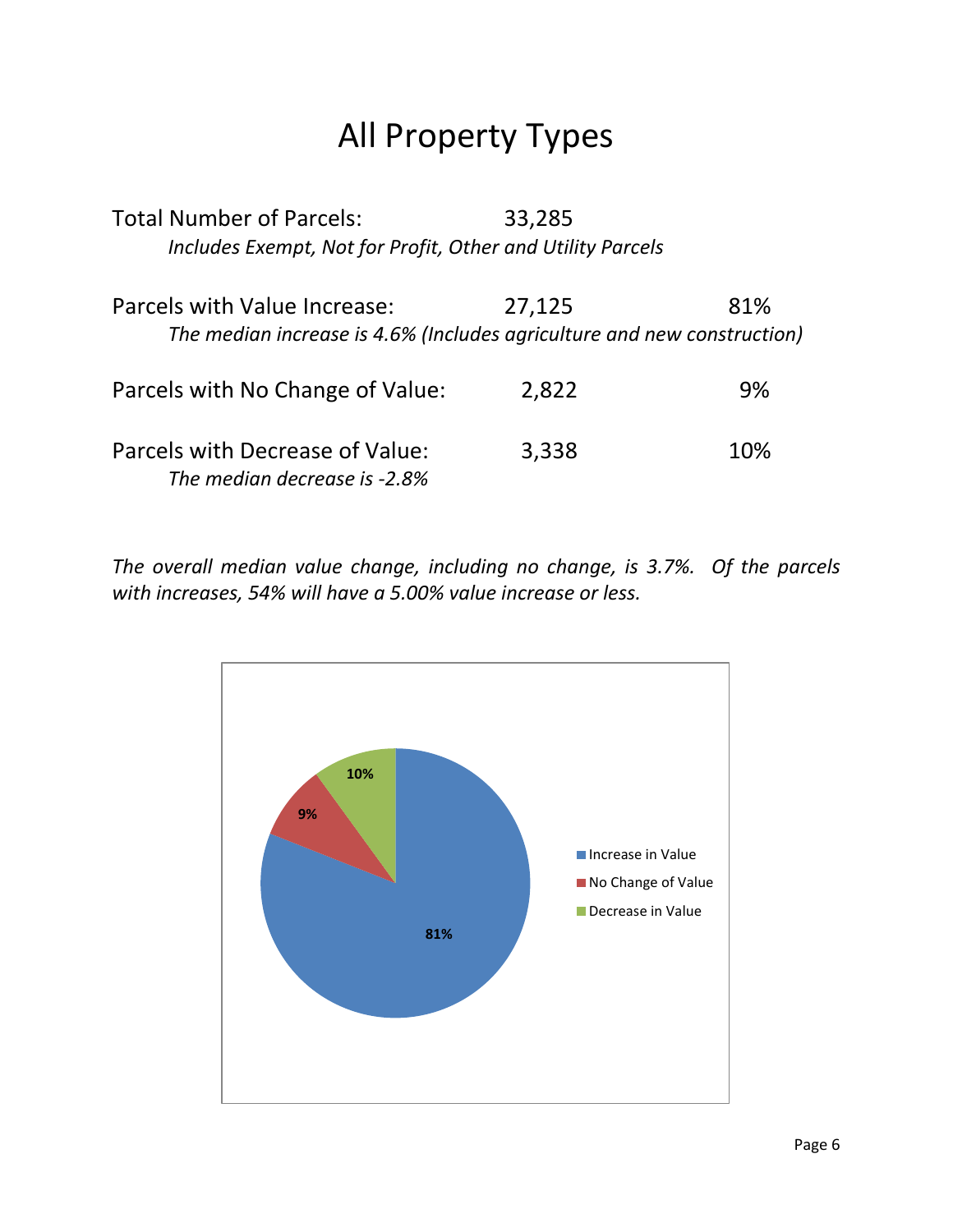## New Single Family Homes

| 2017 | 201 |
|------|-----|
| 2016 | 176 |
| 2015 | 140 |
| 2014 | 155 |
| 2013 | 157 |
| 2012 | 151 |
| 2011 | 144 |
| 2010 | 180 |
| 2009 | 139 |
| 2008 | 265 |

*There were 24% less new single family homes in 2017 compared to 2008.*

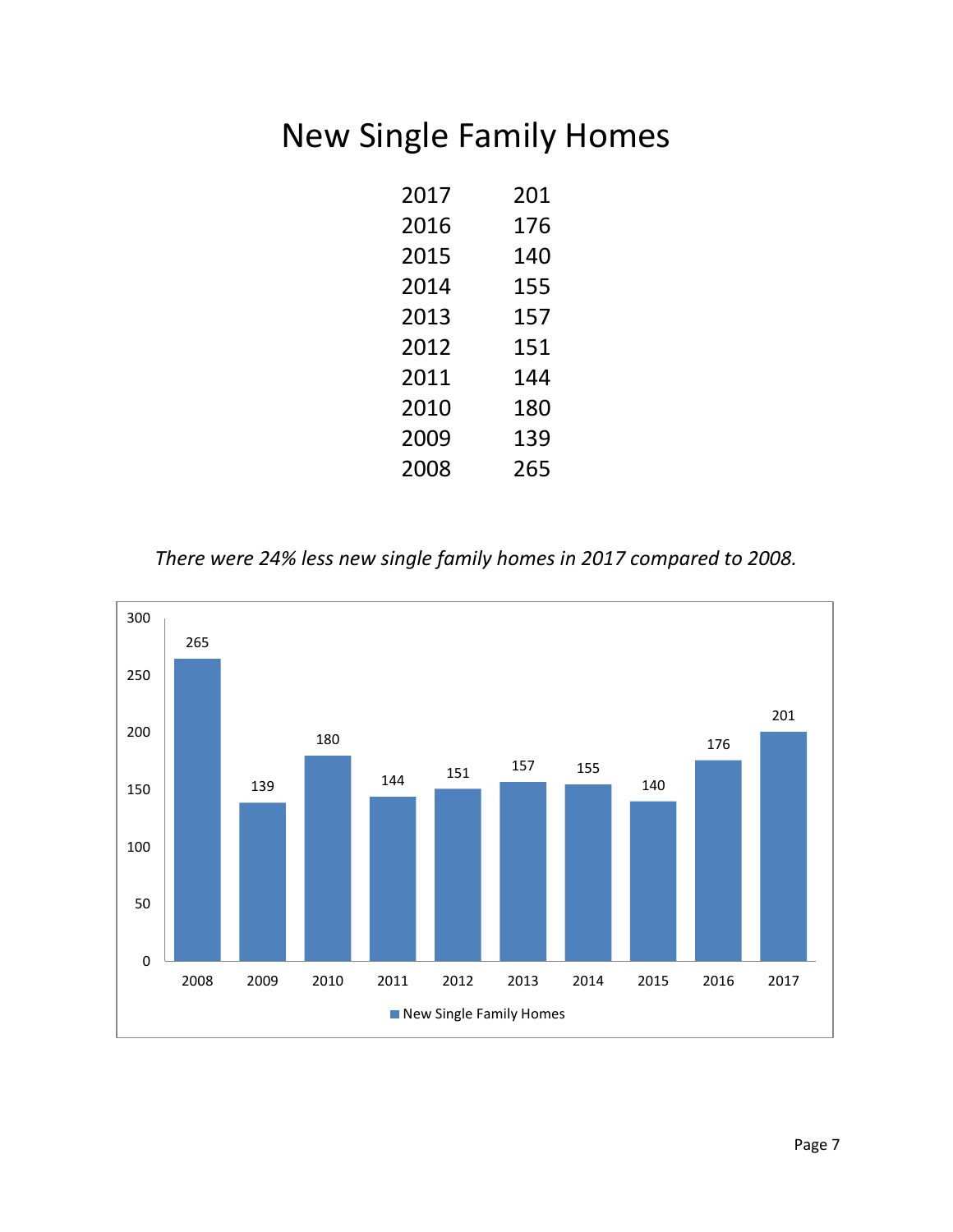#### New Commercial Construction

| 2017 | 31 |
|------|----|
| 2016 | 31 |
| 2015 | 48 |
| 2014 | 29 |
| 2013 | 37 |
| 2012 | 37 |
| 2011 | 42 |
| 2010 | 49 |
| 2009 | 33 |
| 2008 | 50 |

*Commercial/Industrial new construction numbers are based upon type of construction or use and may include exempt property construction.*

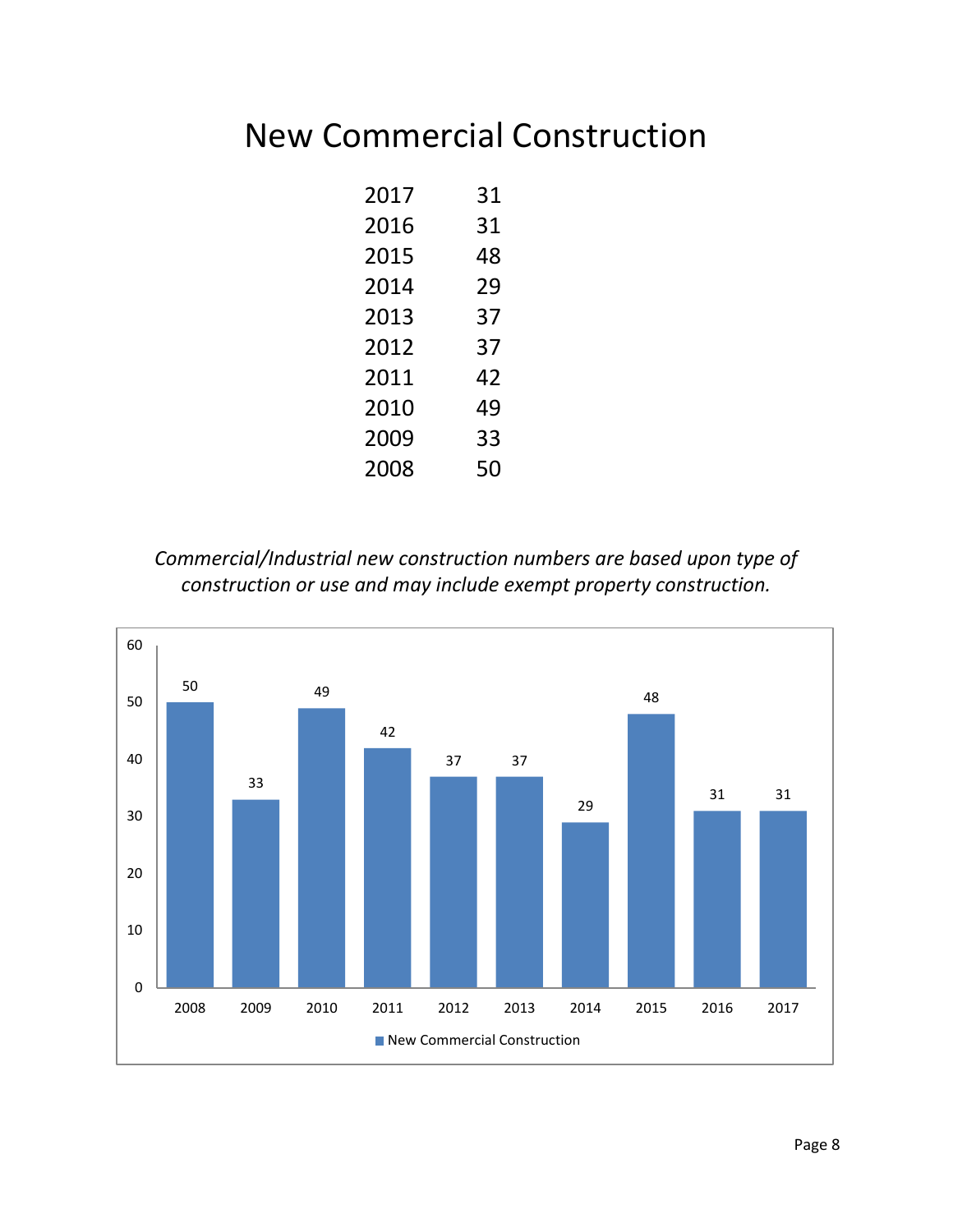#### Median Residential Sale Price

| 2017 | \$155,000 |
|------|-----------|
| 2016 | \$155,000 |
| 2015 | \$150,000 |
| 2014 | \$147,000 |
| 2013 | \$142,750 |
| 2012 | \$133,500 |
| 2011 | \$139,450 |
| 2010 | \$136,000 |